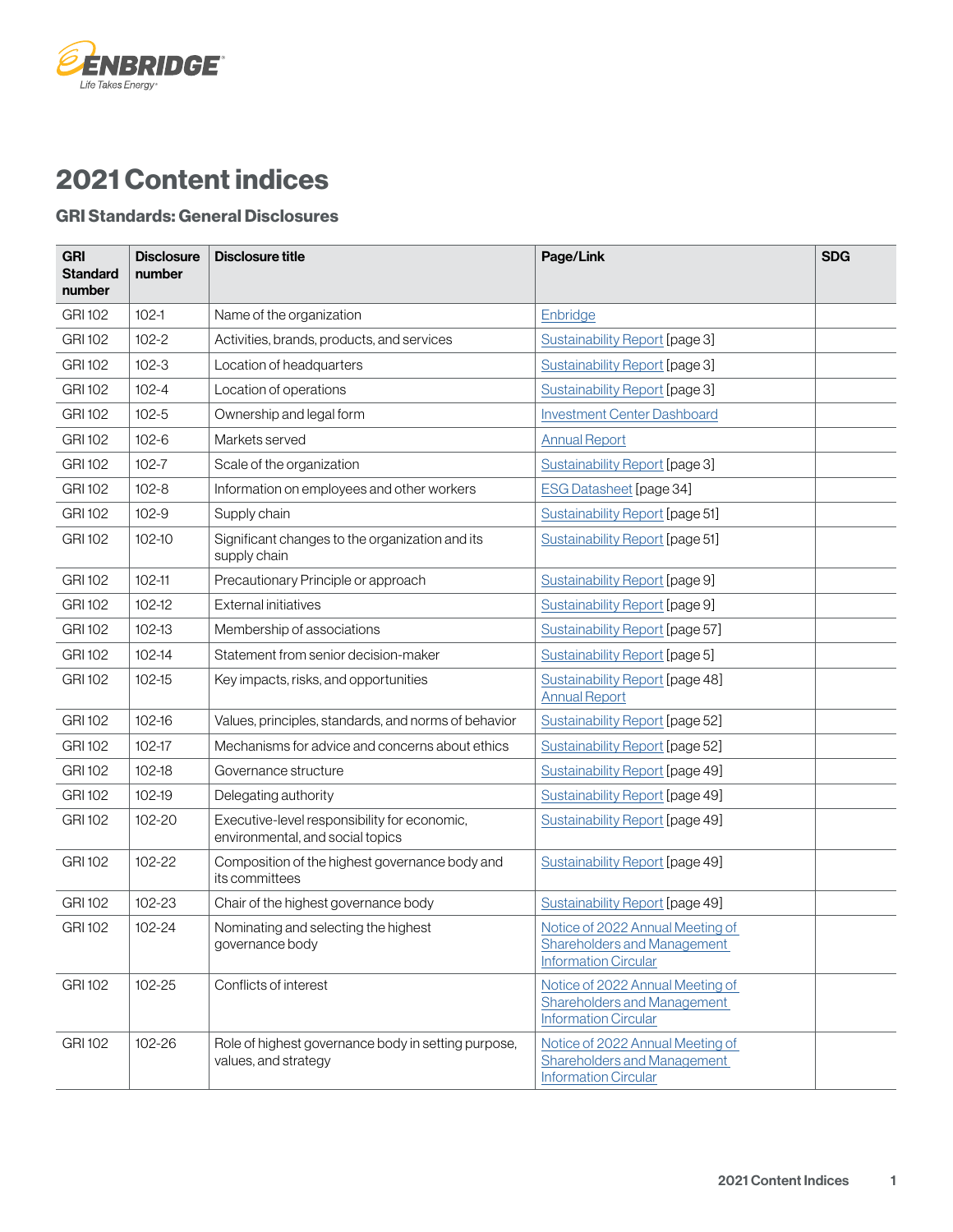

| <b>GRI</b><br><b>Standard</b><br>number | <b>Disclosure</b><br>number | <b>Disclosure title</b>                                            | Page/Link                                                                                             | <b>SDG</b> |
|-----------------------------------------|-----------------------------|--------------------------------------------------------------------|-------------------------------------------------------------------------------------------------------|------------|
| <b>GRI 102</b>                          | 102-27                      | Collective knowledge of highest governance body                    | Notice of 2022 Annual Meeting of<br><b>Shareholders and Management</b><br><b>Information Circular</b> |            |
| <b>GRI 102</b>                          | 102-28                      | Evaluating the highest governance<br>body's performance            | Notice of 2022 Annual Meeting of<br><b>Shareholders and Management</b><br><b>Information Circular</b> |            |
| <b>GRI 102</b>                          | 102-30                      | Effectiveness of risk management processes                         | Sustainability Report [page 49]                                                                       |            |
| <b>GRI 102</b>                          | 102-31                      | Review of economic, environmental, and social topics               | Sustainability Report [page 49]                                                                       |            |
| <b>GRI 102</b>                          | 102-32                      | Highest governance body's role in<br>sustainability reporting      | Sustainability Report [page 49]                                                                       |            |
| <b>GRI 102</b>                          | 102-33                      | Communicating critical concerns                                    | Sustainability Report [page 52]                                                                       |            |
| <b>GRI 102</b>                          | 102-34                      | Nature and total number of critical concerns                       | <b>Sustainability Report [page 52]</b>                                                                |            |
| <b>GRI 102</b>                          | 102-35                      | Remuneration policies                                              | Notice of 2022 Annual Meeting of<br>Shareholders and Management<br><b>Information Circular</b>        |            |
| <b>GRI 102</b>                          | 102-36                      | Process for determining remuneration                               | Notice of 2022 Annual Meeting of<br><b>Shareholders and Management</b><br><b>Information Circular</b> |            |
| <b>GRI 102</b>                          | 102-37                      | Stakeholders' involvement in remuneration                          | Notice of 2022 Annual Meeting of<br>Shareholders and Management<br><b>Information Circular</b>        |            |
| <b>GRI 102</b>                          | $102 - 40$                  | List of stakeholder groups                                         | <b>Sustainability Report [page 16]</b>                                                                |            |
| <b>GRI 102</b>                          | $102 - 42$                  | Identifying and selecting stakeholders                             | Sustainability Report [page 16]<br>Sustainability Report [page 34]                                    |            |
| <b>GRI 102</b>                          | $102 - 43$                  | Approach to stakeholder engagement                                 | Sustainability Report [page 16]<br>Sustainability Report [page 34]                                    |            |
| <b>GRI 102</b>                          | $102 - 44$                  | Key topics and concerns raised                                     | Sustainability Report [page 34]                                                                       |            |
| <b>GRI 102</b>                          | $102 - 45$                  | Entities included in the consolidated<br>financial statements      | Sustainability Report [page 9]<br><b>Annual Report</b>                                                |            |
| <b>GRI 102</b>                          | 102-46                      | Defining report content and topic Boundaries                       | Sustainability Report [page 9]                                                                        |            |
| <b>GRI 102</b>                          | 102-47                      | List of material topics                                            | Sustainability Report [page 9]                                                                        |            |
| <b>GRI 102</b>                          | 102-50                      | Reporting period                                                   | Sustainability Report [page 9]                                                                        |            |
| <b>GRI 102</b>                          | $102 - 51$                  | Date of most recent report                                         | 2020 Sustainability Report: Bridge<br>to the future                                                   |            |
| <b>GRI 102</b>                          | 102-52                      | Reporting cycle                                                    | Sustainability Report [page 9]                                                                        |            |
| <b>GRI 102</b>                          | 102-53                      | Contact point for questions regarding the report                   | csr@enbridge.com                                                                                      |            |
| <b>GRI 102</b>                          | 102-54                      | Claims of reporting in accordance with the<br><b>GRI Standards</b> | Sustainability Report [page 9]                                                                        |            |
| <b>GRI 102</b>                          | 102-55                      | GRI content index                                                  | Content indices                                                                                       |            |
| <b>GRI 102</b>                          | 102-56                      | External assurance                                                 | Sustainability Report [page 9]                                                                        |            |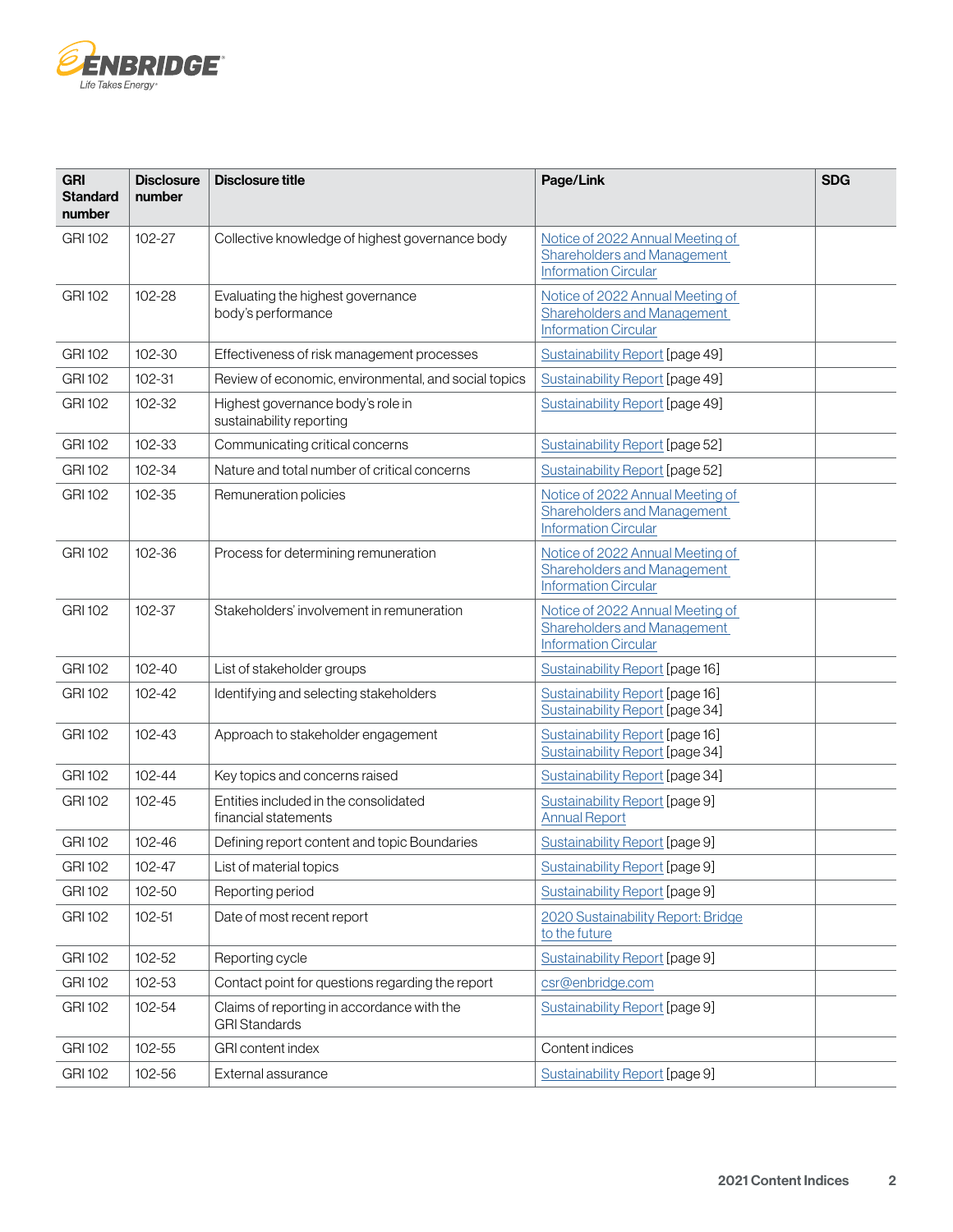

| <b>GRI</b><br><b>Standard</b><br>number | <b>Disclosure</b><br>number  | <b>Disclosure title</b>                                                                          | Page/Link                                                                | <b>SDG</b>                       |
|-----------------------------------------|------------------------------|--------------------------------------------------------------------------------------------------|--------------------------------------------------------------------------|----------------------------------|
|                                         | <b>Ethics and compliance</b> |                                                                                                  |                                                                          |                                  |
| <b>GRI 307</b>                          | $307-1$                      | Non-compliance with environmental laws<br>and regulations                                        | <b>Sustainability Report [page 58]</b>                                   |                                  |
| <b>GRI 416</b>                          | $416 - 2$                    | Incidents of non-compliance concerning the health<br>and safety impacts of products and services | <b>Sustainability Report [page 58]</b>                                   |                                  |
| <b>GRI 419</b>                          | $419 - 1$                    | Non-compliance with laws and regulations in the<br>social and economic area                      | Sustainability Report [page 52]                                          |                                  |
|                                         |                              | <b>Political advocacy &amp; accountability</b>                                                   |                                                                          |                                  |
| <b>GRI 415</b>                          | $415 - 1$                    | Political contributions                                                                          | <b>Sustainability Report [page 53]</b>                                   | 17.16                            |
|                                         |                              | <b>Climate change and the energy transition</b>                                                  |                                                                          |                                  |
| <b>GRI 103</b>                          | $103-1$                      | Explanation of the material topic and its Boundary                                               | Sustainability Report [page 19]                                          |                                  |
| <b>GRI 103</b>                          | $103 - 2$                    | The management approach and its components                                                       | Sustainability Report [page 19]                                          | 7.1; 7.2; 7.3;<br>7.A; 9.4; 13.1 |
| <b>GRI 103</b>                          | $103 - 3$                    | Evaluation of the management approach                                                            | Sustainability Report [page 19]                                          |                                  |
| <b>GRI 302</b>                          | $302-1$                      | Energy consumption within the organization                                                       | Sustainability Report [page 19]<br><b>ESG Datasheet [page 22]</b>        |                                  |
| <b>GRI 302</b>                          | $302 - 2$                    | Energy consumption outside of the organization                                                   | Sustainability Report [page 19]<br><b>ESG Datasheet [page 22]</b>        |                                  |
| <b>GRI 302</b>                          | $302 - 4$                    | Reduction of energy consumption                                                                  | <b>Sustainability Report [page 19]</b><br><b>ESG Datasheet [page 22]</b> |                                  |
| GRI 305                                 | $305-1$                      | Direct (Scope 1) GHG emissions                                                                   | Sustainability Report [page 19]<br><b>ESG Datasheet [page 22]</b>        |                                  |
| <b>GRI 305</b>                          | $305 - 2$                    | Energy indirect (Scope 2) GHG emissions                                                          | <b>Sustainability Report [page 19]</b><br><b>ESG Datasheet [page 22]</b> |                                  |
| <b>GRI 305</b>                          | $305 - 3$                    | Other indirect (Scope 3) GHG emissions                                                           | <b>Sustainability Report [page 19]</b><br><b>ESG Datasheet [page 22]</b> |                                  |
| Land use, biodiversity and water        |                              |                                                                                                  |                                                                          |                                  |
| <b>GRI 103</b>                          | $103-1$                      | Explanation of the material topic and its Boundary                                               | Sustainability Report [page 32]                                          |                                  |
| <b>GRI 103</b>                          | $103 - 2$                    | The management approach and its components                                                       | Sustainability Report [page 32]                                          |                                  |
| <b>GRI 103</b>                          | $103 - 3$                    | Evaluation of the management approach                                                            | Sustainability Report [page 32]                                          |                                  |
| <b>GRI 303</b>                          | $303-1$                      | Interactions with water as a shared resource                                                     | Sustainability Report [page 32]                                          | 6.6; 15.1;<br>15.5               |
| <b>GRI 303</b>                          | $303 - 3$                    | Water withdrawal                                                                                 | <b>Sustainability Report [page 32]</b><br><b>ESG Datasheet [page 24]</b> |                                  |
| <b>GRI 303</b>                          | $303 - 4$                    | Water discharge                                                                                  | Sustainability Report [page 32]<br><b>ESG Datasheet [page 24]</b>        |                                  |
| <b>GRI 303</b>                          | $303 - 5$                    | Water consumption                                                                                | Sustainability Report [page 32]<br><b>ESG Datasheet [page 24]</b>        |                                  |
| <b>GRI 305</b>                          | 305-7                        | Nitrogen oxides (NOx), sulfur oxides (SOx), and other<br>significant air emissions               | Sustainability Report [page 32]<br><b>ESG Datasheet [page 23]</b>        |                                  |
| <b>GRI 306</b>                          | 306-2                        | Waste by type and disposal method                                                                | <b>Sustainability Report [page 32]</b><br><b>ESG Datasheet [page 24]</b> |                                  |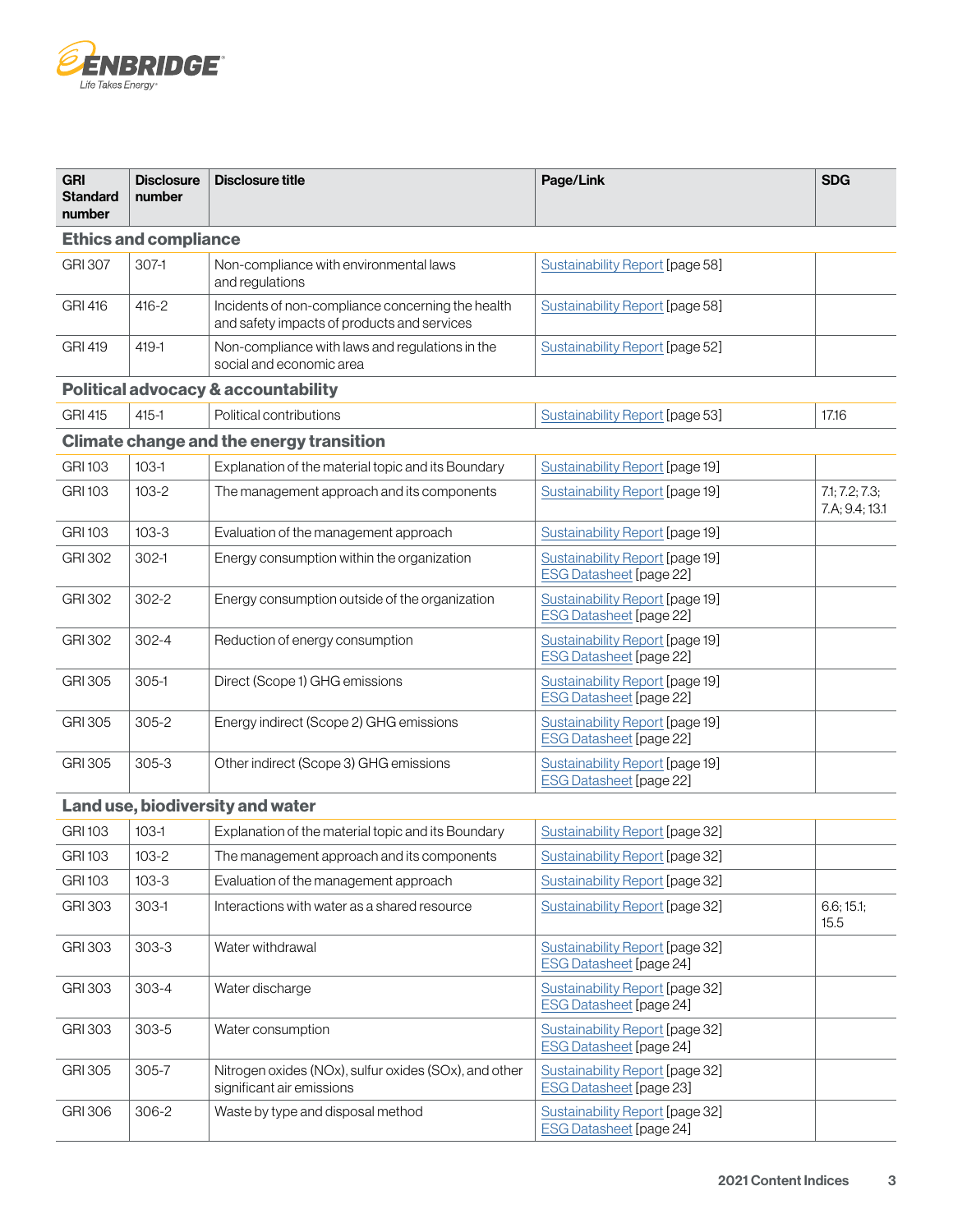

| <b>GRI</b><br><b>Standard</b><br>number | <b>Disclosure</b><br>number | <b>Disclosure title</b>                                                                                             | Page/Link                                                          | <b>SDG</b> |  |
|-----------------------------------------|-----------------------------|---------------------------------------------------------------------------------------------------------------------|--------------------------------------------------------------------|------------|--|
|                                         |                             | <b>Employee and contractor safety</b>                                                                               |                                                                    |            |  |
| <b>GRI 103</b>                          | $103-1$                     | Explanation of the material topic and its Boundary                                                                  | Sustainability Report [page 35]                                    |            |  |
| <b>GRI 103</b>                          | $103 - 2$                   | The management approach and its components                                                                          | Sustainability Report [page 35]                                    |            |  |
| <b>GRI 103</b>                          | $103 - 3$                   | Evaluation of the management approach                                                                               | Sustainability Report [page 35]                                    |            |  |
| <b>GRI 403</b>                          | 403-1                       | Occupational health and safety management system                                                                    | Sustainability Report [page 35]                                    |            |  |
| <b>GRI 403</b>                          | 403-2                       | Hazard identification, risk assessment, and incident<br>investigation                                               | Sustainability Report [page 35]                                    |            |  |
| <b>GRI 403</b>                          | 403-3                       | Occupational health services                                                                                        | <b>Sustainability Report [page 35]</b>                             |            |  |
| GRI 403                                 | 403-5                       | Worker training on occupational health and safety                                                                   | <b>Sustainability Report [page 35]</b>                             |            |  |
| <b>GRI 403</b>                          | 403-7                       | Prevention and mitigation of occupational health<br>and safety impacts directly linked by business<br>relationships | Sustainability Report [page 35]                                    |            |  |
| <b>GRI 403</b>                          | 403-8                       | Workers covered by an occupational health and<br>safety management system                                           | Sustainability Report [page 35]                                    |            |  |
| <b>GRI 403</b>                          | 403-9                       | Work-related injuries                                                                                               | Sustainability Report [page 35]<br><b>ESG Datasheet [page 26]</b>  |            |  |
| GRI 403                                 | 403-10                      | Work-related ill health                                                                                             | Sustainability Report [page 35]<br><b>ESG Datasheet [page 26]</b>  |            |  |
|                                         |                             | <b>Asset integrity and reliability</b>                                                                              |                                                                    |            |  |
| <b>GRI 103</b>                          | $103-1$                     | Explanation of the material topic and its Boundary                                                                  | Sustainability Report [page 28]                                    |            |  |
| <b>GRI 103</b>                          | $103 - 2$                   | The management approach and its components                                                                          | Sustainability Report [page 28]                                    |            |  |
| <b>GRI 103</b>                          | $103 - 3$                   | Evaluation of the management approach                                                                               | Sustainability Report [page 28]                                    |            |  |
| <b>GRI 306</b>                          | $306 - 3$                   | Significant spills                                                                                                  | Sustainability Report [page 28]<br>Sustainability Report [page 60] |            |  |
|                                         |                             | <b>Emergency preparedness and response</b>                                                                          |                                                                    |            |  |
| GRI 103                                 | $103-1$                     | Explanation of the material topic and its Boundary                                                                  | Sustainability Report [page 31]                                    |            |  |
| <b>GRI 103</b>                          | $103 - 2$                   | The management approach and its components                                                                          | Sustainability Report [page 31]                                    |            |  |
| <b>GRI 103</b>                          | $103 - 3$                   | Evaluation of the management approach                                                                               | Sustainability Report [page 31]                                    |            |  |
|                                         | <b>Indigenous inclusion</b> |                                                                                                                     |                                                                    |            |  |
| <b>GRI 103</b>                          | $103-1$                     | Explanation of the material topic and its Boundary                                                                  | <b>Sustainability Report [page 41]</b>                             |            |  |
| <b>GRI 103</b>                          | $103 - 2$                   | The management approach and its components                                                                          | Sustainability Report [page 41]                                    |            |  |
| <b>GRI 103</b>                          | $103 - 3$                   | Evaluation of the management approach                                                                               | <b>Sustainability Report [page 41]</b>                             |            |  |
| <b>GRI 102</b>                          | 102-43                      | Approach to stakeholder engagement                                                                                  | Sustainability Report [page 41]                                    |            |  |
| <b>GRI 102</b>                          | 102-44                      | Key topics and concerns raised                                                                                      | Sustainability Report [page 41]                                    |            |  |
| <b>GRI 203</b>                          | $203-1$                     | Infrastructure investments and services supported                                                                   | <b>Sustainability Report [page 41]</b>                             |            |  |
| <b>GRI 204</b>                          | $204-1$                     | Proportion of spending on local suppliers                                                                           | <b>Sustainability Report [page 41]</b>                             | 4.4        |  |
| <b>GRI 413</b>                          | $413 - 1$                   | Operations with local community engagement,<br>impact assessments, and development programs                         | Sustainability Report [page 41]                                    | 4.6        |  |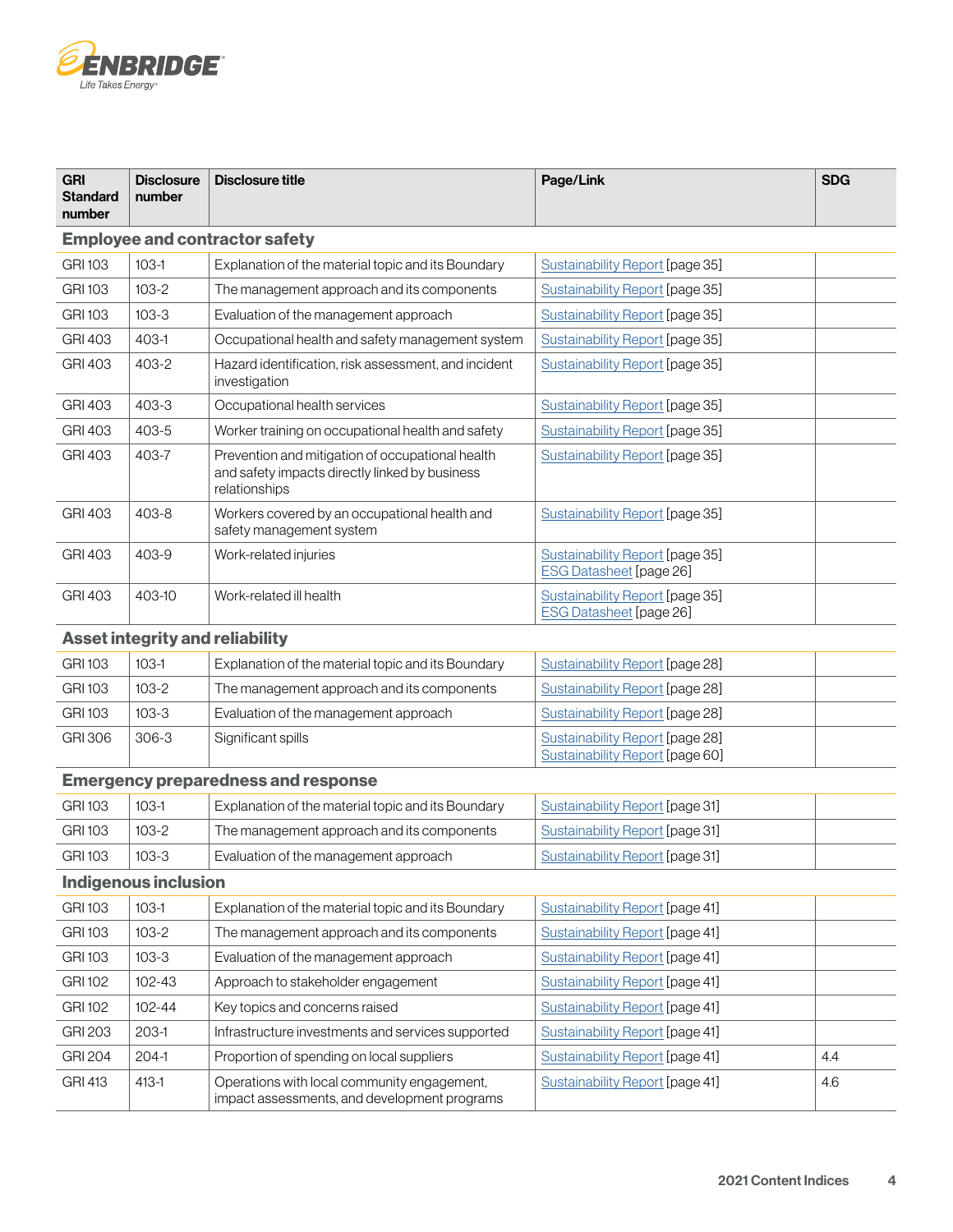

| <b>GRI</b><br><b>Standard</b><br>number | <b>Disclosure</b><br>number  | <b>Disclosure title</b>                                                                         | Page/Link                                                                                           | <b>SDG</b>                 |
|-----------------------------------------|------------------------------|-------------------------------------------------------------------------------------------------|-----------------------------------------------------------------------------------------------------|----------------------------|
|                                         | <b>Community engagement</b>  |                                                                                                 |                                                                                                     |                            |
| <b>GRI 103</b>                          | $103-1$                      | Explanation of the material topic and its Boundary                                              | Sustainability Report [page 44]                                                                     |                            |
| <b>GRI 103</b>                          | $103 - 2$                    | The management approach and its components                                                      | Sustainability Report [page 44]                                                                     |                            |
| <b>GRI 103</b>                          | $103 - 3$                    | Evaluation of the management approach                                                           | Sustainability Report [page 44]                                                                     |                            |
| <b>GRI 102</b>                          | 102-42                       | Identifying and selecting stakeholders                                                          | Sustainability Report [page 44]                                                                     |                            |
| <b>GRI 102</b>                          | 102-43                       | Approach to stakeholder engagement                                                              | Sustainability Report [page 44]                                                                     |                            |
| <b>GRI 102</b>                          | 102-44                       | Key topics and concerns raised                                                                  | Sustainability Report [page 44]                                                                     |                            |
| <b>GRI 413</b>                          | $413 - 1$                    | Operations with local community engagement,<br>impact assessments, and development programs     | <b>Sustainability Report [page 44]</b>                                                              |                            |
|                                         | <b>Corporate citizenship</b> |                                                                                                 |                                                                                                     |                            |
| <b>GRI 203</b>                          | 203-1                        | Infrastructure investments and services supported                                               | <b>Sustainability Report [page 47]</b>                                                              | 1.4; 4.3; 4.4;<br>4.5; 4.6 |
|                                         | <b>Customer relations</b>    |                                                                                                 |                                                                                                     |                            |
| <b>GRI 102</b>                          | 102-43                       | Approach to stakeholder engagement                                                              | Sustainability Report [page 16]                                                                     |                            |
| <b>GRI 418</b>                          | $418 - 1$                    | Substantiated complaints concerning breaches of<br>customer privacy and losses of customer data | Sustainability Report [page 55]                                                                     |                            |
| <b>Our people</b>                       |                              |                                                                                                 |                                                                                                     |                            |
| <b>GRI 102</b>                          | $102 - 41$                   | Collective bargaining agreements                                                                | <b>ESG Datasheet [page 35]</b>                                                                      |                            |
| <b>GRI 103</b>                          | $103-1$                      | Explanation of the material topic and its Boundary                                              | Sustainability Report [page 37]                                                                     |                            |
| <b>GRI 103</b>                          | $103 - 2$                    | The management approach and its components                                                      | <b>Sustainability Report [page 37]</b>                                                              | 8.8                        |
| <b>GRI 103</b>                          | $103 - 3$                    | Evaluation of the management approach                                                           | Sustainability Report [page 37]                                                                     |                            |
| <b>GRI 401</b>                          | $401-1$                      | New employee hires and employee turnover                                                        | <b>ESG Datasheet [page 35]</b>                                                                      |                            |
| <b>GRI 401</b>                          | $401 - 3$                    | Parental leave                                                                                  | <b>ESG Datasheet [page 35]</b>                                                                      |                            |
| <b>GRI 404</b>                          | 404-1                        | Average hours of training per year per employee                                                 | <b>ESG Datasheet [page 35]</b>                                                                      |                            |
| <b>GRI 404</b>                          | 404-2                        | Programs for upgrading employee skills and transition<br>assistance programs                    | Sustainability Report [page 37]                                                                     | 3.4                        |
| <b>GRI 405</b>                          | 405-1                        | Diversity of governance bodies and employees                                                    | Sustainability Report [page 49]<br><b>ESG Datasheet [page 21]</b><br><b>ESG Datasheet [page 34]</b> | 5.5; 8.5;<br>10.2; 16.7    |
| <b>GRI 405</b>                          | 405-2                        | Ratio of basic salary and remuneration of women<br>to men                                       | <b>ESG Datasheet [page 34]</b>                                                                      |                            |
| <b>Supply chain management</b>          |                              |                                                                                                 |                                                                                                     |                            |
| <b>GRI 204</b>                          | $204-1$                      | Proportion of spending on local suppliers                                                       | <b>Sustainability Report [page 51]</b>                                                              | 12.6                       |
| <b>GRI 301</b>                          | $301-1$                      | Materials used by weight or volume                                                              | <b>ESG Datasheet [page 33]</b>                                                                      |                            |
| <b>GRI 301</b>                          | $301 - 2$                    | Recycled input materials used                                                                   | <b>ESG Datasheet [page 33]</b>                                                                      |                            |
| <b>Economic impacts</b>                 |                              |                                                                                                 |                                                                                                     |                            |
| <b>GRI 201</b>                          | $201-1$                      | Direct economic value generated and distributed                                                 | <b>ESG Datasheet [page 32]</b><br><b>Economic Benefits by State and Province</b>                    |                            |